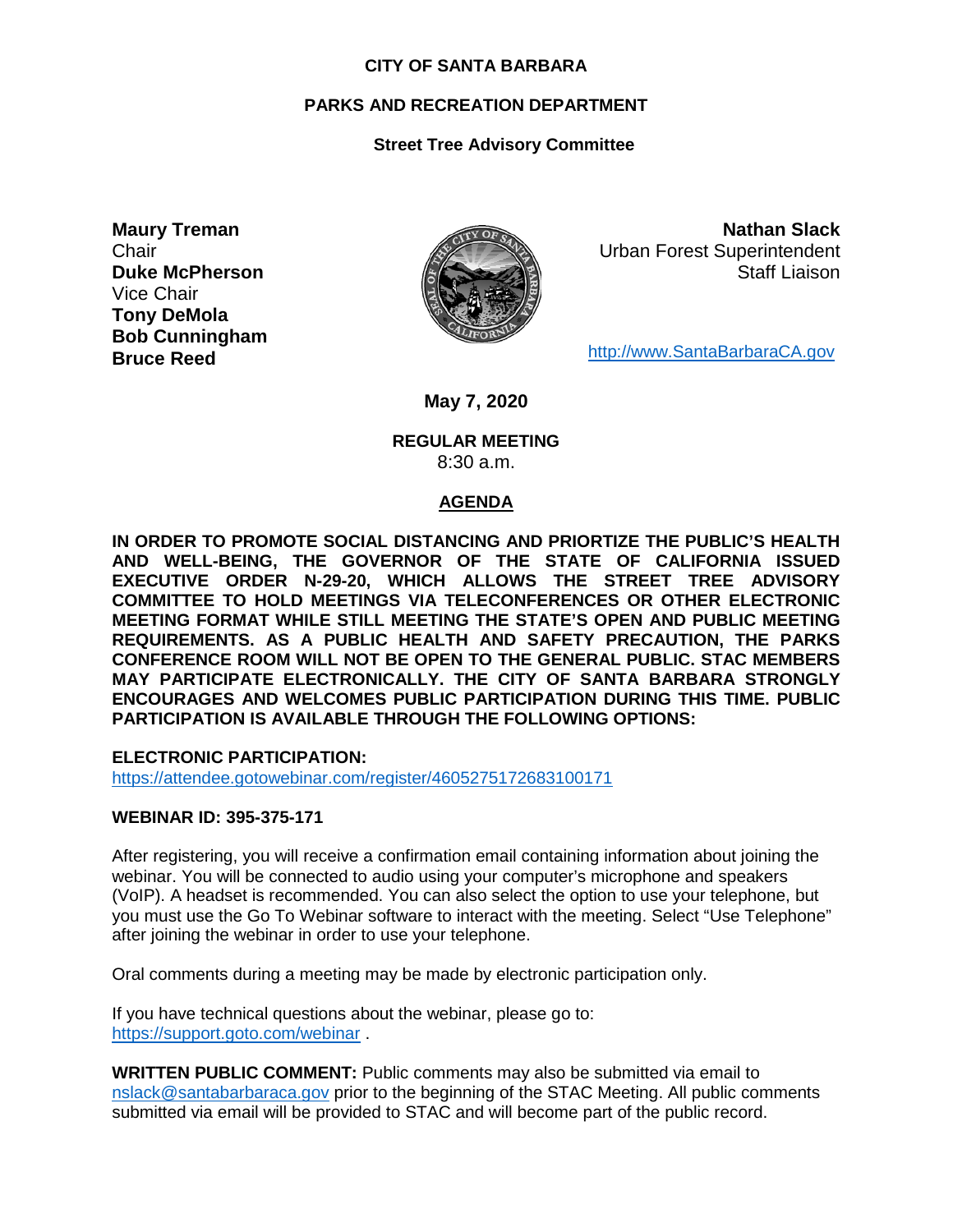**PUBLIC COMMENT:** Public comment on matters not listed on the agenda will occur at the beginning of the meeting. Members of the public wishing to speak must "raise their hand" in the GoToWebinar platform by selecting the virtual hand icon, which is generally located on most devices in the upper right hand corner of the screen. When persons are called on to speak, their microphone will be activated and they will be notified to begin speaking. Each speaker will be given a total of one minute to address the STAC.

**PUBLIC COMMENT ON AGENDIZED ITEMS:** Members of the public wishing to speak on a matter on the agenda must "raise their hand" in the GoToWebinar platform by selecting the virtual hand icon during the presentation of that item. The "raise hand" icon is generally located on most devices in the upper right hand corner of the screen. When persons are called on to speak, their microphone will be activated and they will be notified to begin speaking. Each speaker will be given a total of one minute to address the STAC.

## **PUBLIC INFORMATION**

Materials related to an item on this agenda submitted to the Street Tree Advisory Committee after distribution of the agenda packet are available for public inspection in the Parks Division Office located at 402 E. Ortega Street, Santa Barbara, CA 93101, during normal business hours.

#### **CALL TO ORDER**

#### **ROLL CALL**

## **CHANGES TO THE AGENDA**

#### **APPROVAL OF MINUTES**

A. Regular Meeting March 5, 2020

#### **MEMBER AND STAFF COMMUNICATIONS**

- A. Parks and Recreation Commission actions
- B. Enforcement update

#### **NEW BUSINESS**

## **TREE REMOVAL CONSIDERATIONS**

## **STREET TREES**

- 1. 200 block of State St. *(3) Jacaranda mimosifolia*, Jacaranda, and *(3) Washingtonia robusta*, Mexican Fan Palm – Eric Goodall, City of Santa Barbara Public Works Engineering
- 2. 700-800 blocks of Chapala St. *(7) Archontophoenix cunninghamiana,* King Palm, and *(1) Jacaranda mimosifolia*, Jacaranda – Paseo Nuevo Owner, LLC
- 3. 1721 Gillespie St. *Brachychiton discolor*, Queensland Lacebark Cameron Clark
- 4. 301 Mohawk Rd. *Metrosideros excelsa*, New Zealand Christmas Tree Jacob Niksto Becker Henson Niksto Architects
- 5. 1020 Chapala St. *Platanus x hispanica*, London Plane Tree Gowdy Mission LMA **Architects**
- 6. 1618 Grand Ave. *(5) Stenocarpus sinuatus*, Fire Wheel Tree Brian J. Dempsey
- 7. 2526 Oak Crest Dr. *Eucalyptus polyanthemos*, Silver Dollar Gum Alicia J. James

## **SETBACK TREES**

None

**OLD BUSINESS**